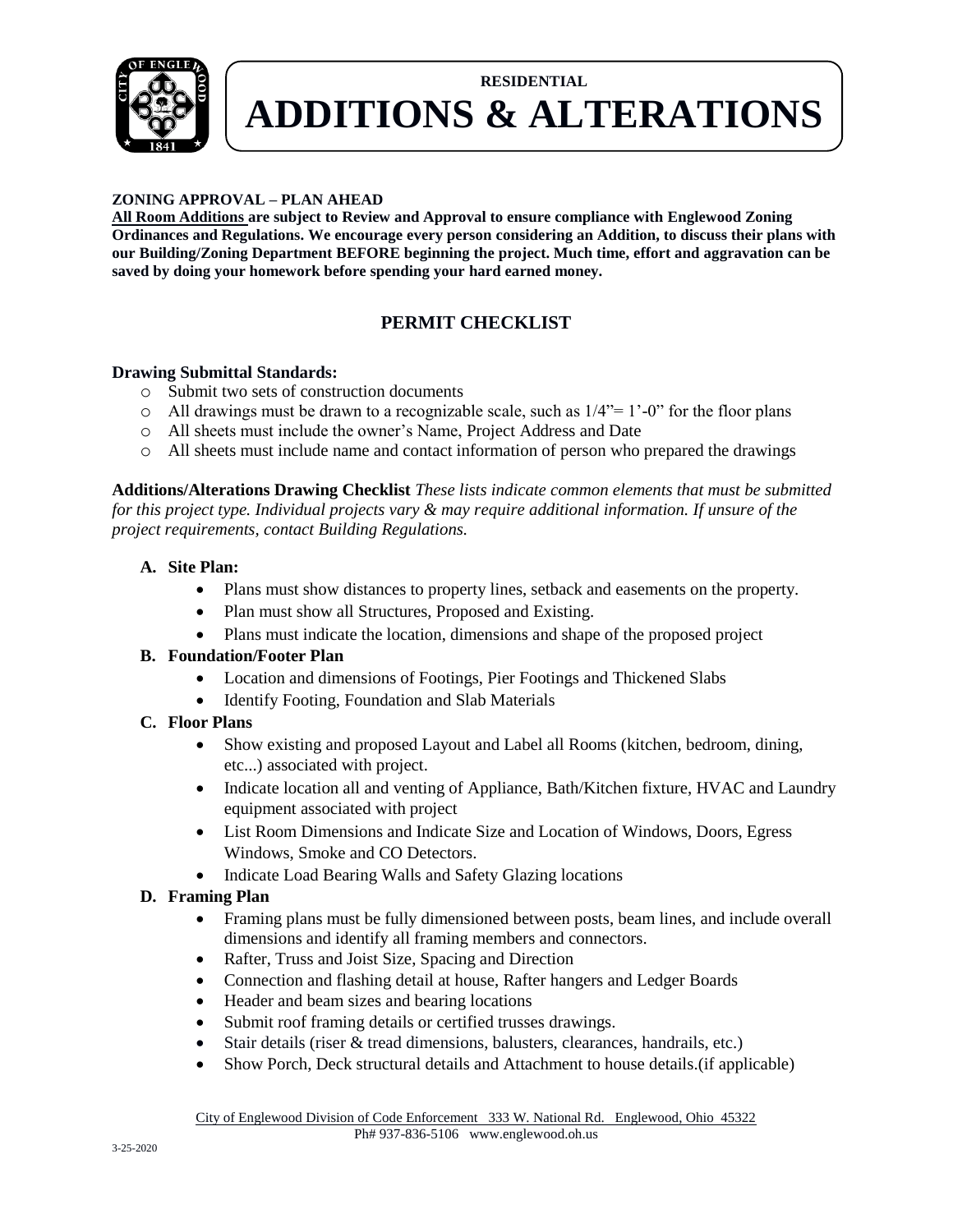

### **E. Exterior Elevations**

- All Exterior Views of proposed project including view of existing house.
- Show all doors and windows, finish materials and grade elevations.
- Include decks, porches, steps, landings and railings
- Include portion of existing house for reference
- **F. Wall Sections** (For all wall types in project (basement, crawlspace, 2 story high rooms, garage, porch, etc.)
	- All foundation materials, sizes, dimensions, reinforcement
	- Foundation waterproofing system & perimeter drain
	- Anchor bolts, including size, spacing, distance from plate ends or corners, etc.
	- Floor component information (sill plate, joists, rim joist, sheathing, etc.)
	- Wall framing components, size, spacing, sheathing, vapor barrier, wall heights, etc.
	- Soffit details, including continuous ventilation
	- Exterior finishes
	- Masonry veneer details (air space, ties, sheathing protection, flashing, weeps, etc.)
	- Roof components (rafters or trusses, roof sheathing, ice protection, underlayment, shingles, etc.)
	- All insulation components at foundation, wall  $\&$  roof areas, including covering, if required
	- Show all material used and the size of; footings, foundations, connections, floors, walls, wall coverings & veneers, ceilings and roofs. Include waterproofing, insulation; thickness and R-value. Truss drawings may be presented at the Framing Inspection.

### **Energy Conservation Compliance** calculations:

RES-Check or Montgomery County approved alternate compliance method.

Note: R values and U factors must match the various wall sections

### **Please contact this office with specific questions. Office hours are 8:00 – 4:30, Monday through Friday**

### NOTE: For **ELECTRICAL** and **PLUMBING** Information and or Permits please contact...

**\_\_\_\_\_\_\_\_\_\_\_\_\_\_\_\_\_\_\_\_\_\_\_\_\_\_\_\_\_\_\_\_\_\_\_\_\_\_\_\_\_\_\_\_\_\_\_\_\_\_\_\_\_\_\_\_\_\_\_\_\_\_\_\_\_\_\_\_\_\_\_\_**

**ELECTRICAL** - Ph# 433-4642<br>
National Inspection Corporation<br>
Montgomery County Combined Heal Montgomery County Combined Health District

City of Englewood Division of Code Enforcement 333 W. National Rd. Englewood, Ohio 45322 Ph# 937-836-5106 www.englewood.oh.us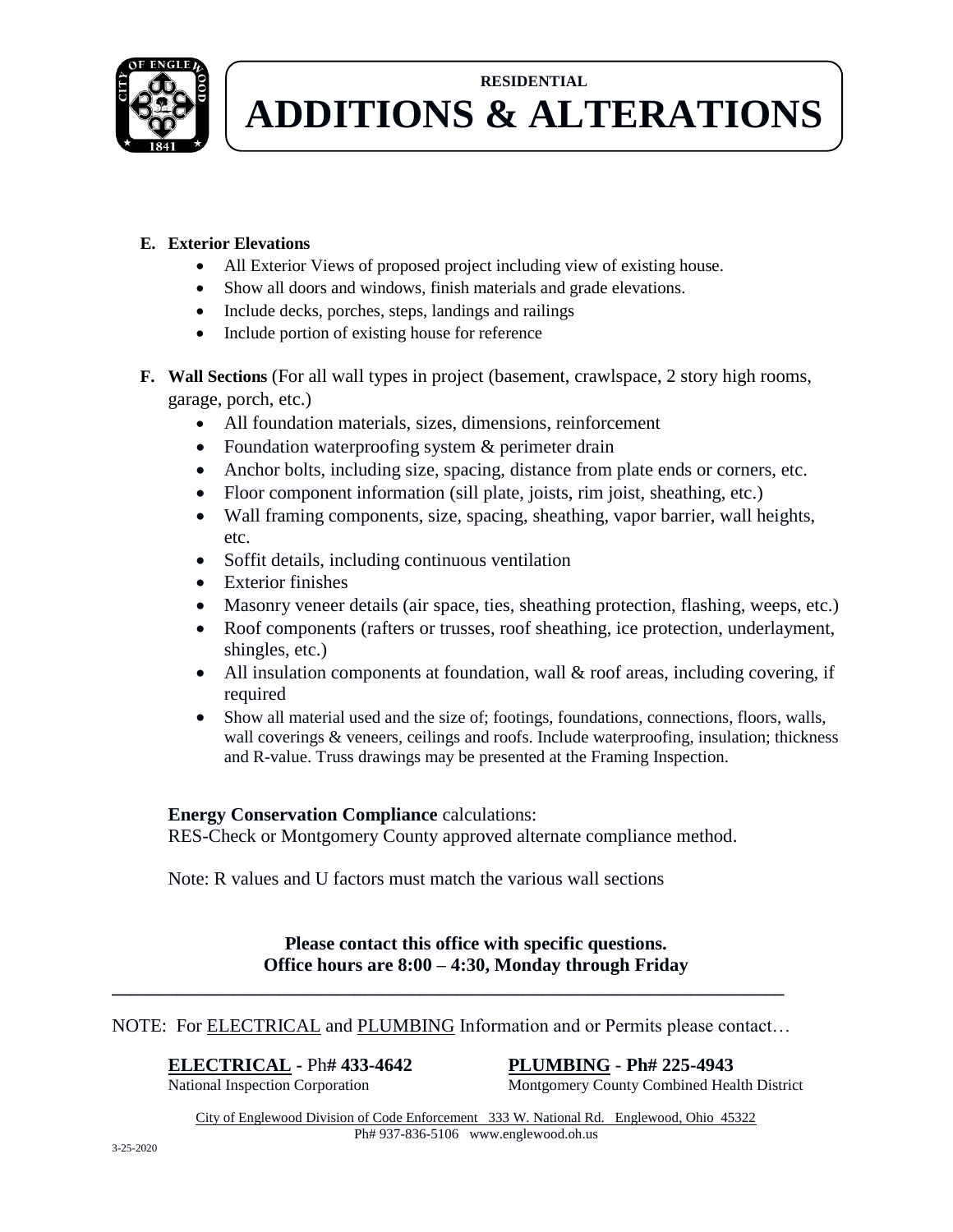

## SAMPLE PLOT PLAN

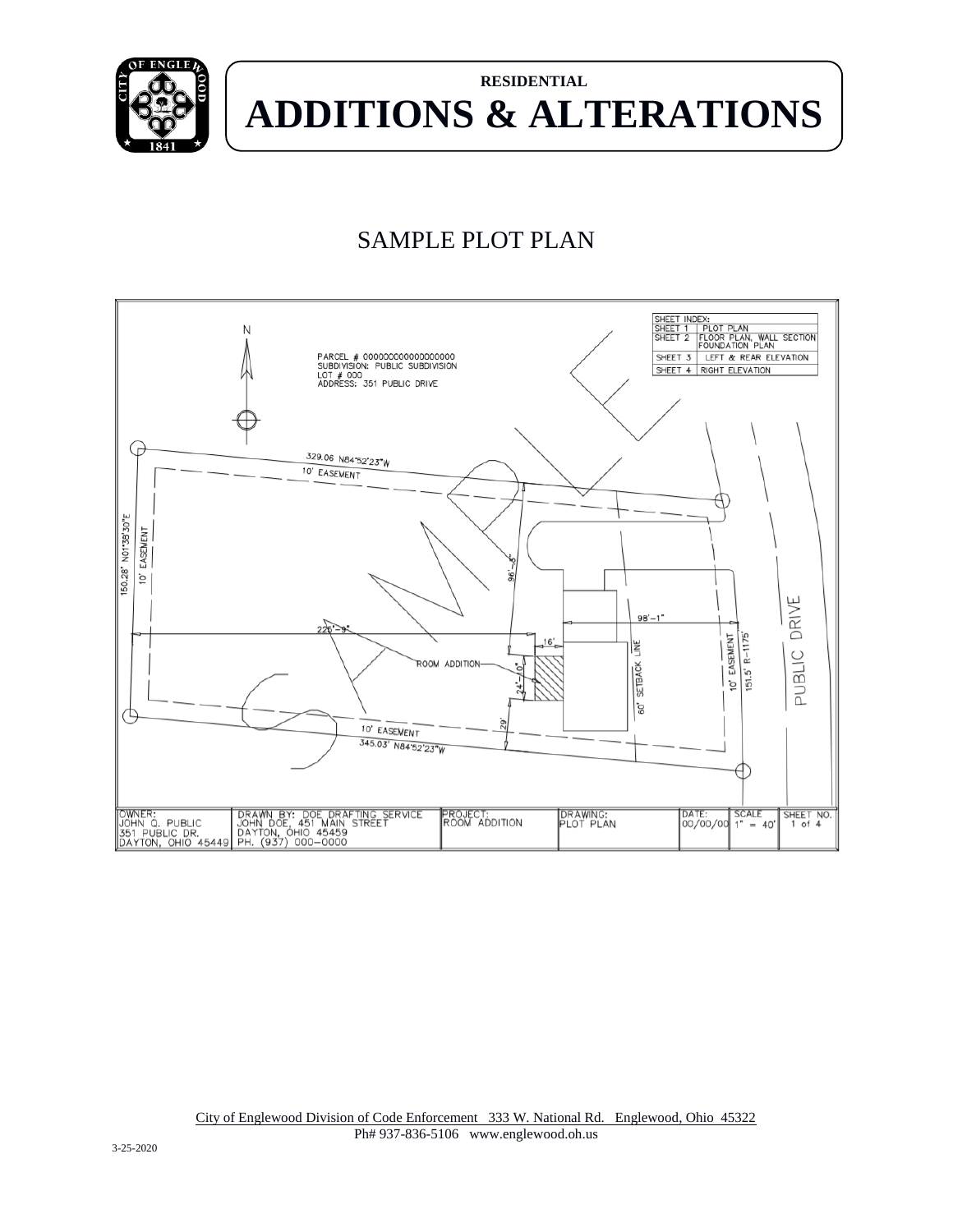

### SAMPLE FLOOR PLAN FOUNDATION PLAN WALL SECTION



City of Englewood Division of Code Enforcement 333 W. National Rd. Englewood, Ohio 45322 Ph# 937-836-5106 www.englewood.oh.us